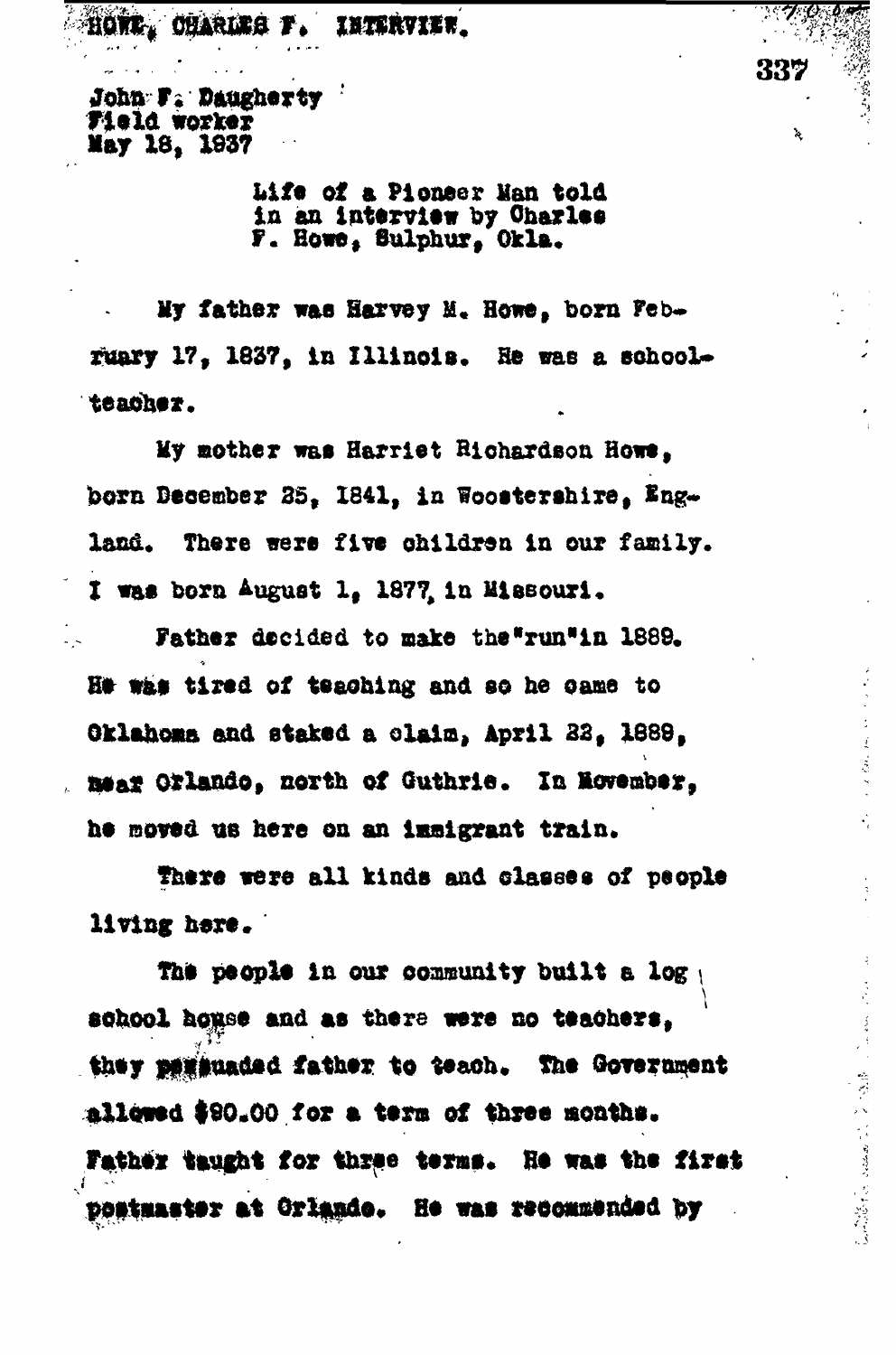Kowe, Oharieg F. Interview.

DE MARKET

 $\overline{a}$ 

Governor C. M. Barnes and appointed by President William MoKinley. He served four years. resigned, and woved to Sulphur. He bought a bank building in Orlando for twelve dollars a month and five years in which to pay. The building cost about  $22,000,00$  and it was sold to father for \$720.00. This was bought from Jos MoNeal.

The people in this section of Oklahoma raised wheat. They had good crops, and they sold this wheat for thirty-five and forty cents a bushel. Manyfattened hogs on it and sold them at three and a half cents per pound. But the groceries they bought were just as low in price. accordingly. Coffee was twelve pounds for a dollar. Eggs were five oents a dozen. Binders sold for \$125.00. Now the same binder sells for \$275.00.

Everybodyrods in farm wagons. There were very faw buggies and surreys. If one happened to own a buggy, he was considered very wealthy. There merequany cattle in those days.